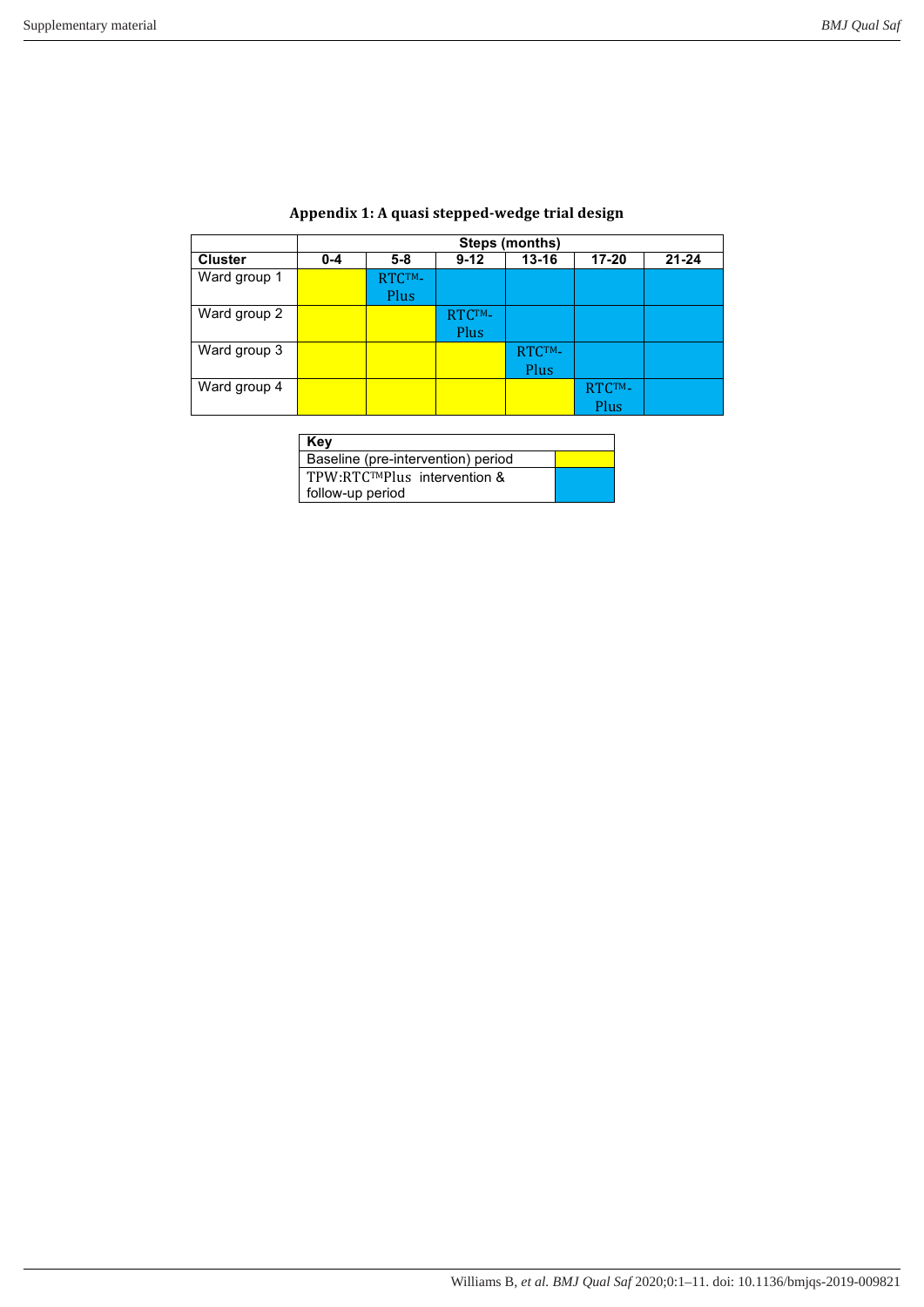#### Appendix Two

The Productive Ward: Releasing Time to Care<sup>TM</sup> Plus Intervention Description

The - Productive Ward:Releasing Time to Care™ [1] shares some principles with Transforming Care at the Bedside in the US  $[2]$ . It uses methodologies from the business world, including LEAN production, [3] to improve work process and team efficiency with the aim of "releasing time" which would be used to increase caring time spent directly with patients. The intervention consists of the facilitated use of 11 work modules: three foundation modules (knowing how we are doing; well-organised ward; and patient status at a glance), and eight in-depth process modules covering: patient observations, patient hygiene, nursing procedures, ward round, admissions and planned discharges, shift handovers medicines and meals. In addition, there are: ward leader's guide, project leader's guide and executive leader's guide. Nursing teams monitor implementation of  $RTC^M$  in three ways: (i) monitoring the amount of time being spent on direct care of patients; (ii) monitoring how they have progressed against suggested targets associated with each of the foundations and process modules and (iii) monitor their performance on key clinical and safety quality indicators. They then work to reduce the time they spend in non-direct care activities using lean methodology to inform improvement activity. An evaluation of the model delivered in England reported an average  $17.7\%$  (from  $42.5\%$  to  $60.2\%$ ) improvement in direct care time [4].

In NHS Tayside, it was observed that although  $RTC^M$  has the ultimate aim of improving patient care, this does not form a specific part of the training. There is an assumption that nurses will use time gained to increase direct care time and this will result in improved caring behaviours and attitudes of staff and thus patients' experiences. Consequently, the NHS Tayside practice development team have adapted RTC™  $({}^{\prime}RTC^{\prime\prime}$ Plus') to incorporate three measures of quality, results from which are fed back to nursing teams and are used to focus their improvement efforts:

(i) a systematic, qualitative observation by team members of the caring practice of nurses ('Caring Observations')

(ii) asking patients to rate experiences using the 'Valuing Patients as Individuals' Scale (VIPAS)

(iii) a measure of the quality of teamwork and staff relationships called 'Team Vitality'.

'Caring Observations' involve a systematic, qualitative observation by team members of the caring practice of nurses over a predefined period of time, followed by positive feedback to the team. The VPAIS is a novel instrument which has undergone extensive validation as a patient report of person centred care. As a quality improvement tool, it is currently undergoing adaptation. The VPAIS results are summarised and also reported back to the team. In addition to this, the NHS Tayside practice development team anticipate that good teamwork and team relationships are critical to the development of positive and caring behaviours and attitudes towards patients. Poor teamwork and team relationships may act as barriers to the adoption and implementation of  $RTC<sup>m</sup>$  but can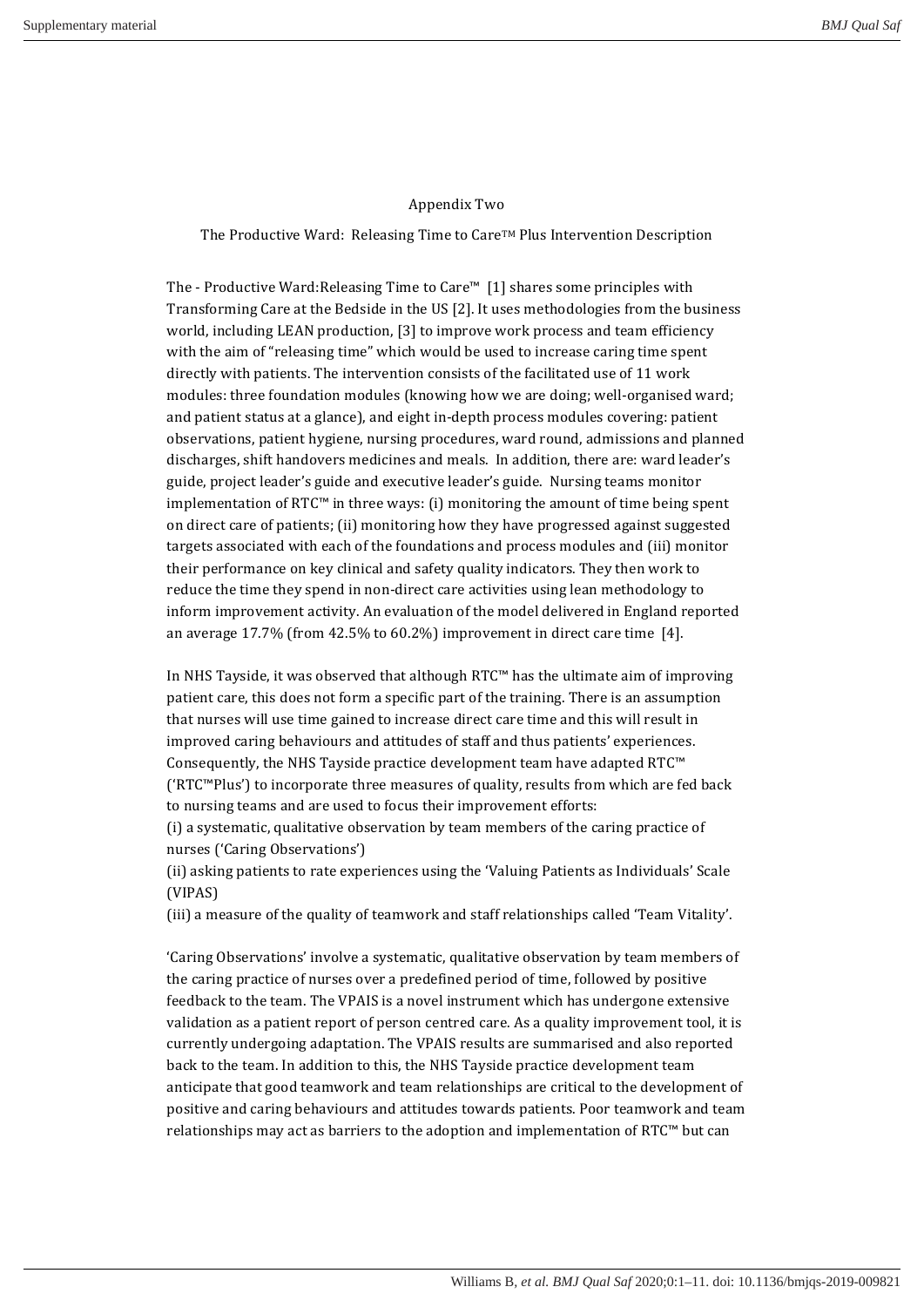also be improved as a result of a team working together to effect change that improves their work environment and thus their ability to care for patients with minimal disruptions or barriers. They therefore use a measure of team culture with facilitated feedback of staffs' anonymous reports. This locally developed instrument called "Team Vitality" (Mackie S TVCQ© NHS Tayside, 2008) is completed by nursing team staff before teams begin using  $RTC^M$ . The aim is that issues about teamwork and leadership are dealt with in a non-threatening and constructive manner and the facilitator and the nurse leader to improve their team dynamics support the team.

1. NHS, The productive Series 30 November 2017

https://www.england.nhs.uk/improvement-hub/publication/the-productive-series/ (accessed 4 February 2019)

2. Institute for Healthcare Improvement, 2003 Transforming Care at the bedside. http://www.ihi.org/Engage/Initiatives/Completed/TCAB/Pages/default.aspx (accessed 27 February 2019) 

3. Powell A, Rushmer R, & Davies H. A systematic narrative review of quality improvement models in health care 24 February 2009)

http://www.healthcareimprovementscotland.org/previous\_resources/hta\_report/a\_sys tematic\_narrative\_review.aspx (accessed 27 February 2019)

4. NHS Institute for Innovation and Improvement, Rapid Impact Assessment of the Productive Ward Releasing time to care ™, January 2011,

https://webarchive.nationalarchives.gov.uk/20150401100152/https://www.institute. nhs.uk/images//documents/Quality\_and\_value/productiveseries/Rapid%20Impact%2 0Assessment%20full%20report%20FINAL.pdf (accessed 27th February 2019)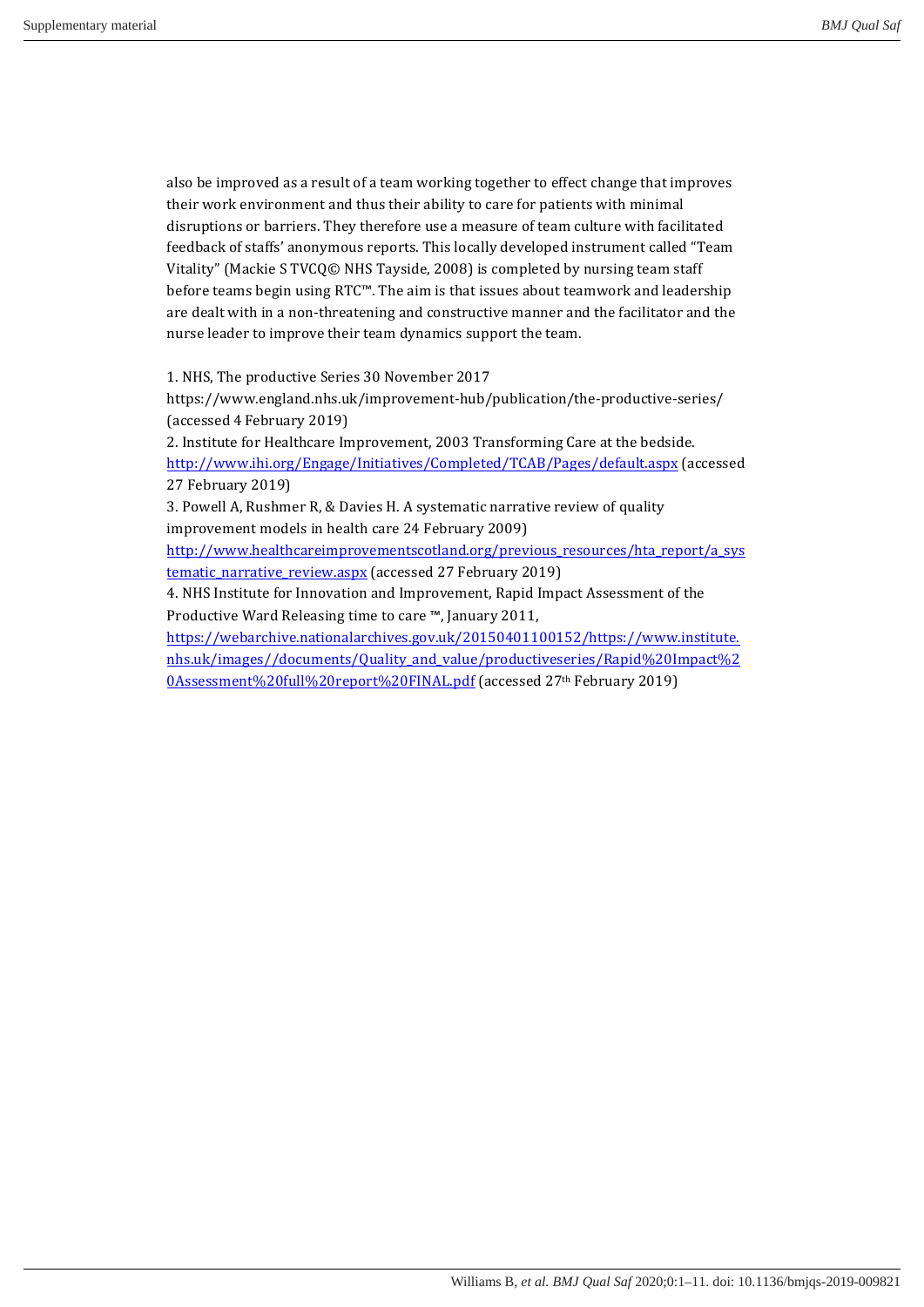| Patient outcomes | 1.<br>Positive And Negative Affect Scale (PANAS) (48).                   |
|------------------|--------------------------------------------------------------------------|
|                  | 2.<br>Hospital Anxiety and Depression Scale (HADS) (43).                 |
|                  | 3.<br>HCAHPS: General health subscale (35).                              |
|                  | HCAHPS: Experience subscales (other than nurse communication)<br>4.      |
|                  | (35).                                                                    |
|                  | HCAHPS: Pain subscale (35).<br>5.                                        |
|                  | HCAHPS: Fatigue and nausea symptoms adapted from HCAHPS (35).<br>6.      |
|                  | 7. Patient enablement instrument (PEI) (44).                             |
|                  | EORTC: pain, fatigue and nausea (42).<br>8.                              |
|                  | 9. Beliefs about medicine (BMQ) General and Adherence to Medication      |
|                  | Sub Scales (58).                                                         |
|                  | 10. Brief illness perception questionnaire (59).                         |
|                  | 11. ENRICHD Social Support Instrument in cardiac patients (60).          |
|                  | 12. Any emergency admission for same diagnosis within 6 months of        |
|                  | discharge.                                                               |
| Nursing          | 13. MBI: Maslach Burnout Inventory. Depersonalisation and Personal       |
| outcomes         | achievement component scales (39).                                       |
|                  | 14. Positive And Negative Affect Scale (PANAS) (48).                     |
|                  | 15. AHCOP: Quality of person-centred care (37).                          |
|                  | 16. AHCOP: Nursing team climate. There are ten separate measures,        |
|                  | with each item being scored in a similar way to 'shared philosophy of    |
|                  | care': Having resources; Supporting each other; Feeling safe;            |
|                  | Improving practice; Having a say; Developing our skills; Too much to     |
|                  | do; Multidisciplinary team working; Leading by example; Support          |
|                  | from the top (37).                                                       |
|                  |                                                                          |
| Senior<br>Charge | 17. Global care rating: This global rating from 0 to 100 relates to      |
| Nurses outcomes  | confidence in necessary treatment being given in the ward to family      |
|                  | or friends.                                                              |
|                  | 18. Caring Professional Scale: The CPS measure is adapted from a tool to |
|                  | evaluate healthcare providers on their practice relationship style       |
|                  | (45). There are two subscales:                                           |
|                  | 19. Compassionate Healer                                                 |
|                  | 20. Competent Practitioner.                                              |
|                  |                                                                          |

## Appendix 3: Full list of Secondary Outcome Measures